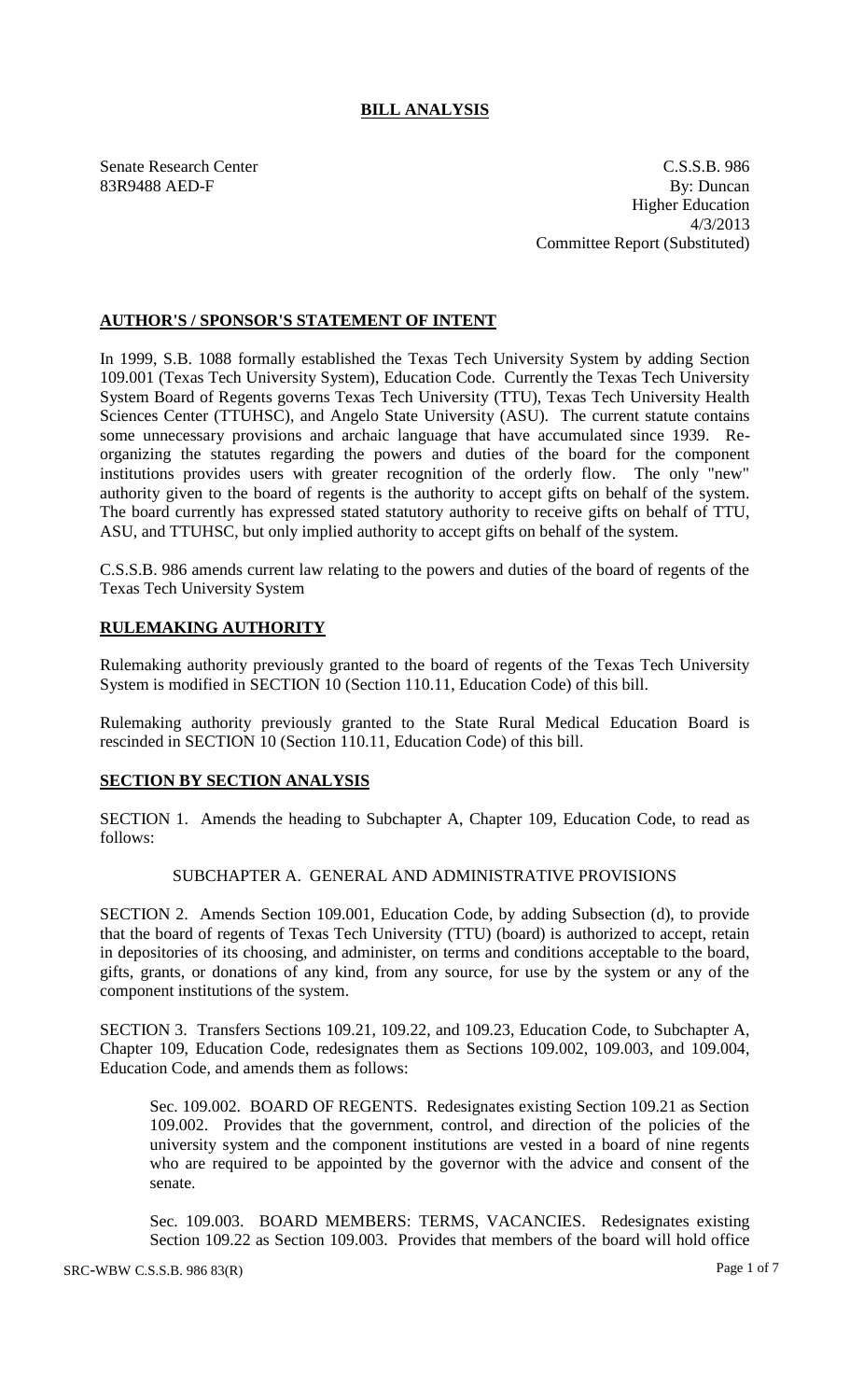for staggered terms of six years with the terms of three members expiring on January 31 of odd-numbered years, rather than except for the initial appointees, members hold office of terms of six years expiring on January 31 of odd-numbered years. Deletes existing text requiring the governor, in making the initial appointments, to designate three for terms expiring in 1971, three for terms expiring in 1973, and three for terms expiring in 1975.

Sec. 109.004. CHIEF EXECUTIVE OFFICER: SELECTION, DUTIES. Redesignates existing Section 109.23 as Section 109.004. Requires the board to appoint a chief executive officer who is required to devote the officer's attention to the executive management of the university system and who is required to be directly accountable to the board for the conduct of the university system, rather than to provide a chief executive officer, who is required to devote his attention to the executive management of the university and who is required to be directly accountable to the board for the conduct of the university.

SECTION 4. Amends the heading to Subchapter B, Chapter 109, Education Code, to read as follows:

#### SUBCHAPTER B. POWERS AND DUTIES

SECTION 5. Transfers Sections 109.41, 109.42, 109.48, and 109.54 to Subchapter B, Chapter 109, as amended by this Act, redesignates them as Sections 109.051, 109.052, 109.053, and 109.0054, Education Code, and amends them as follows:

Sec. 109.051. EMINENT DOMAIN. Redesignates existing Section 109.41 as Section 109.005. Provides that the board has the power of eminent domain to acquire land and improvements needed to carry out the purposes of the university system and the component institutions.

Sec. 109.052. New heading: RESIDENCES FOR CHANCELLOR AND PRESIDENTS. Redesignates existing Section 109.42 as Section 109.006. Authorizes the board to purchase a house or to purchase land and construct a house suitable for the residence of the chancellor of the university system or a president of a component university.

Sec. 109.053. UTILITIES EASEMENTS. Redesignates existing Section 109.48 as Section 109.007. Authorizes the board, on terms, conditions, stipulations, and compensation as determined by the board, to convey, dedicate, or use any other appropriate method of conveyance to grant, convey, or dedicate rights, title, rights-ofway, or easements involving or in connection with the furnishing or providing of electricity, water, sewage disposal, natural gas, telephone, telegraph, or other utility service on, over, or through the campuses of the university system and the component institutions, rather than through the campus of TTU in Lubbock County. Authorizes the chairman of the board to execute and deliver conveyances or dedications on behalf of the university system and the component institutions, rather than on behalf of TTU.

Sec. 109.054. MANAGEMENT OF LANDS. Redesignates existing Section 109.54 as Section 109.008. Prohibits the board from selling any of the original main campus of TTU located in Lubbock, Lubbock County, unless the sale is approved by act of the legislature.

SECTION 6. Amends the heading to Subchapter C, Chapter 109, Education Code, to read as follows:

# SUBCHAPTER C. TEXAS TECH UNIVERSITY

SECTION 7. Transfers Sections 109.01, Education Code, to Subchapter C, Chapter 109, Education Code, redesignates it as Section 109.101, Education Code, and makes no further change to this section.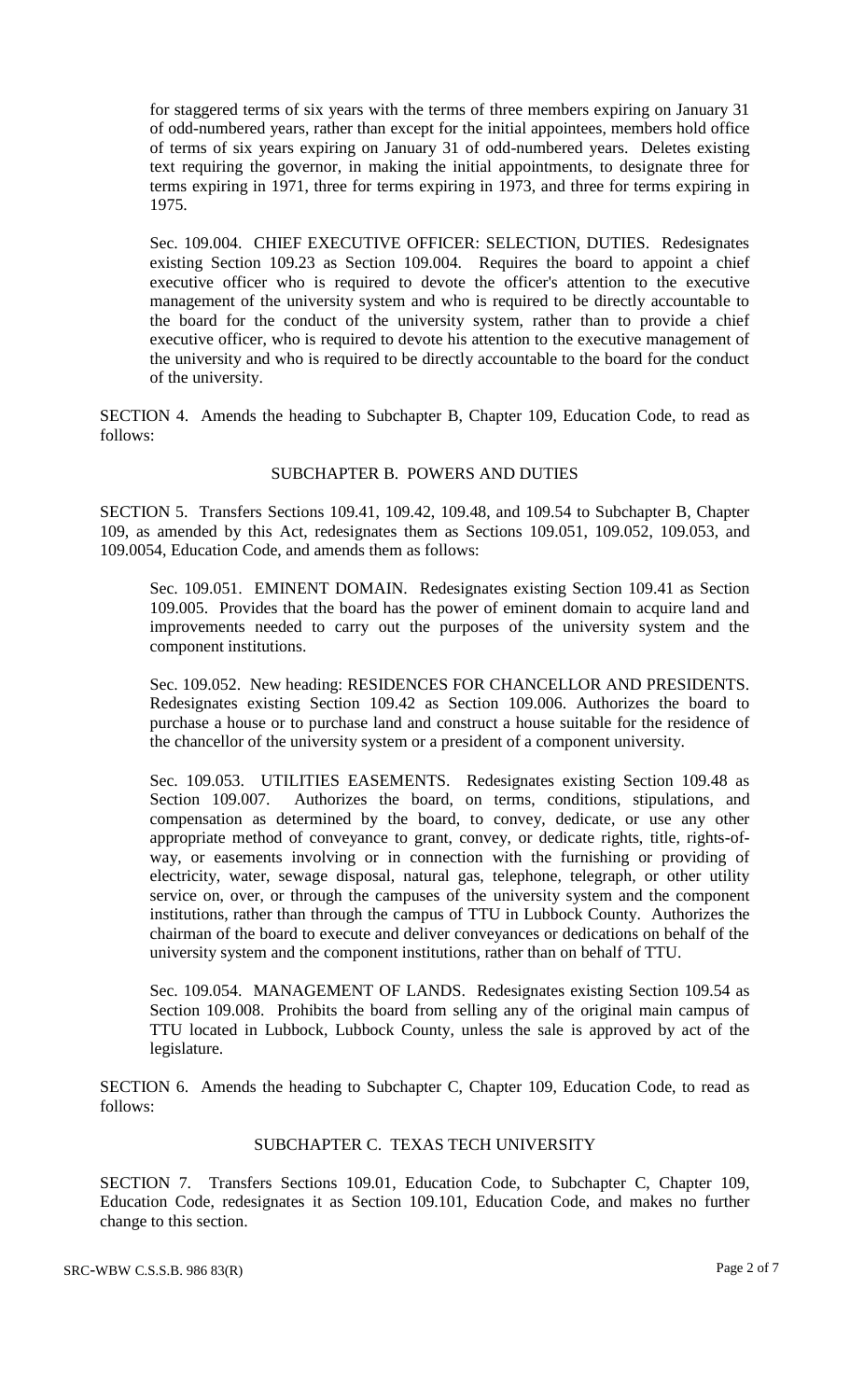SECTION 8. Redesignates Sections 109.43, 109.45, and 109.52, Education Code, as Sections 109.102, 109.103, and 109.104, Education Code, and amends it as follows:

Sec. 109.102. DORMITORIES: RULES AND REGULATIONS. Redesignates existing Section 109.43 as Section 109.02. Makes no further change to this section.

Sec. 109.103. New heading: MUSEUM. Redesignates existing Section 109.45 as Section 109.03. (a) Authorizes the board to establish a history, science, and art museum. Deletes existing text authorizing the board to rent, lease, or convey, for a sum of money to be determined by the board, a part of the campus, not to exceed four acres, to the city of Lubbock for the sole purpose of building, with bonds or current city taxes, and maintaining with city tax money, a history, science, and art museum.

(b) Authorizes the board to provide a building or any part of a building for the sole purpose of maintaining a history, science, and art museum, rather than authorizing the board to rent or lease a building or any part of a building on the parcel of land to the city of Lubbock for the sole purpose of maintaining a history and art museum for a sum of money to be determined by the board.

Deletes existing Subsection (c) authorizing the board to dedicate for public use a street or streets leading to and connecting the parcel of land and building and to provide ingress and egress to and from a public highway and to and from adjacent parking lots.

Deletes existing Subsection (d) authorizing the board, at its discretion, to contract with the city of Lubbock for the staffing, operation, and maintenance of a history and art museum with funds provided by the city of Lubbock.

Deletes existing Subsection (e) authorizing the board to enter into contracts and agreements which are necessary and proper for carrying out the provisions of this section, provided that no expenditure of money by the board is required to be made except as may be appropriated by the legislature.

Sec. 109.104. DONATIONS, GIFTS, GRANTS, AND ENDOWMENTS. Redesignates existing Section 109.52 as Section 109.04. Authorizes the board to accept donations, gifts, grants, and endowments for TTU to be held for the benefit of the institution, rather than to be held in trust, and administered by the board.

SECTION 9. Amends Subchapter D, Chapter 109, Education Code, as follows:

SUBCHAPTER D. MINERAL DEVELOPMENT IN UNIVERSITY LAND

Sec. 109.151. MINERAL LEASES; DISPOSITION OF PROCEEDS. Redesignates existing Section 109.61 as 109.151. (a) Makes no change to this subsection.

(b) Provides that money in the special mineral fund is considered to be institutional funds, as defined by Section 51.009 (Defining and Accounting for Certain Income), of TTU and is to be used exclusively for TTU, rather than TTU and its branches divisions. Requires that all deposits in and investments of the fund be made in accordance with Section 51.0031 (Deposits and Investments). Provides that Section 34.017 (Special Mineral Funds), Natural Resources Code, does not apply to the fund.

Sec. 109.152. MAJORITY OF BOARD TO ACT. Redesignates existing Section 109.62 as Section 109.152. Makes no further change to this section.

Sec. 109.153. SUBDIVISION OF LAND; TITLES. Redesignates existing Section 109.63 as Section 109.153. (a) Authorizes the board to have the lands surveyed or subdivided into tracts, lots, or blocks which, in its judgment, will be most conducive and convenient to an advantageous sale or lease of oil, gas, sulphur, or other minerals in and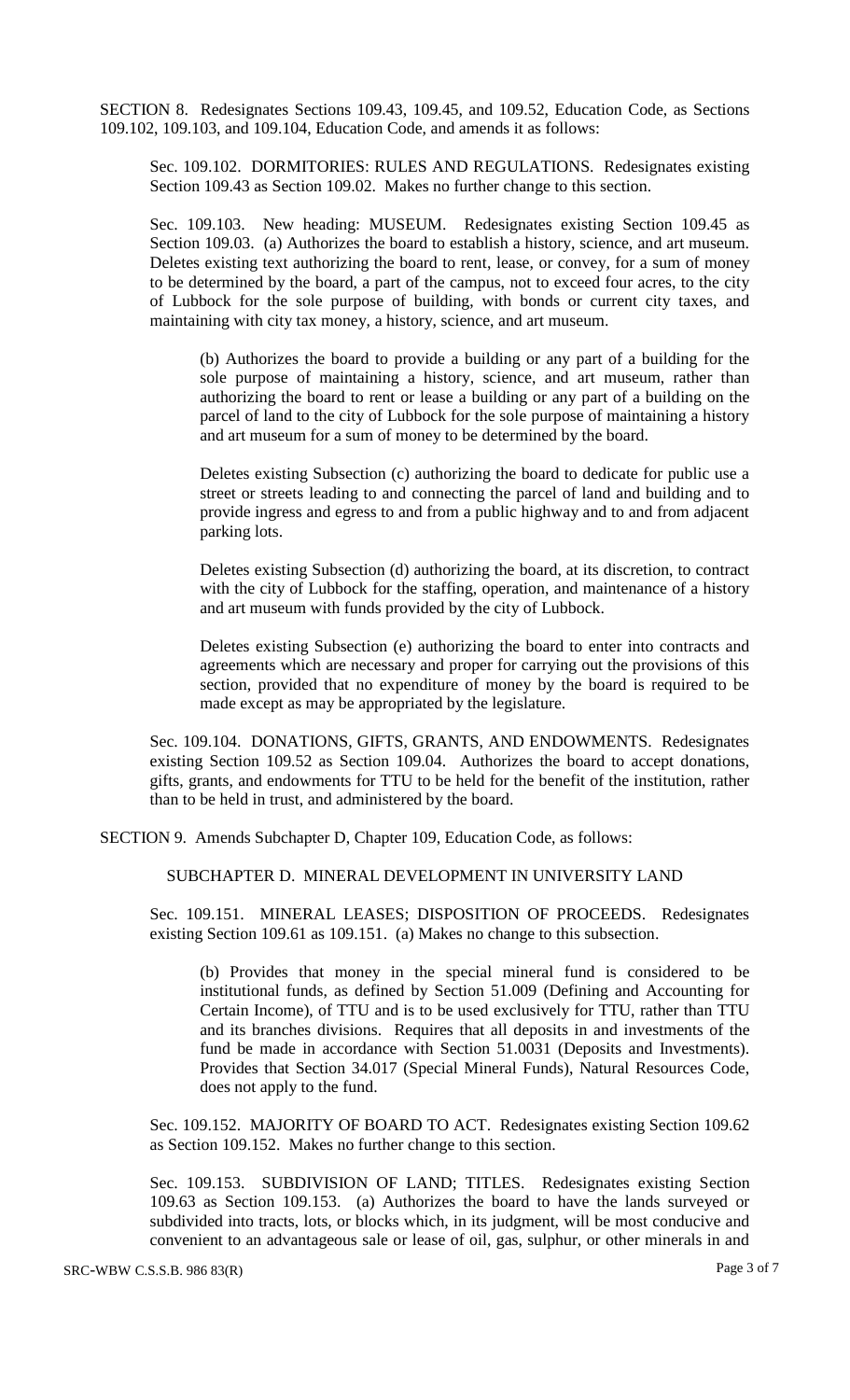under and that may be produced from the lands; and authorizes the board to make maps and plats which it deems necessary to carry out the purposes of this subchapter. Makes a nonsubstantive change.

(b) Makes no change to this subsection.

Sec. 109.154. SALE OF LEASES; ADVERTISEMENTS; PAYMENTS. Redesignates existing Section 109.64 as Section 109.154. (a) Requires the board, whenever in the opinion of the board there is a demand for the purchase of oil, gas, sulphur, or other mineral leases on any tract or part of any tract of land which can be reasonably expected to result in an advantageous sale, rather than which all reasonably insure an advantageous sale, to place the oil, gas, sulphur, or other mineral leases on the land on the market in a tract or tracts, or any part of a tract, which the board is authorized to designate.

(b) Requires that an advertisement for the land from which the oil, gas, sulphur or other minerals is proposed to be leased to made by publishing, rather than inserting, in two or more papers of general circulation in this state, and in addition, authorized the board, in its discretion, to cause the advertisement to be placed in an oil and gas journal published in and out of the state. Authorizes the board to specify that publication of the offer by electronic means, such as an Internet posting, satisfies the requirement for publication of the advertisement in at least two papers of general circulation in this state.

(c) Authorizes the board to sell the lease or leases to the highest bidder at public auction, rather than at public auction at TTU at any hour between 10 a.m. and 5 p.m.

(d) Requires payments to be made in case, certified check, cashier's check or electronic payment, rather than in cash, certified check, or cashier's check, as the board directs. Provides that the failure of the bidder to pay the balance of the amount bid will forfeit to the board the 25 percent of the bonus bid paid.

Sec. 109.155. SEPARATE BIDS; MINIMUM ROYALTY; DELAY RENTAL. Redesignates existing Section 109.65 as Section 109.155. (a) Makes no change to this subsection.

(b) Authorizes the board to increase this minimum royalty at the discretion of the board. Makes nonsubstantive changes.

(c) Requires every bid to carry the obligation to pay an amount not less than \$5, rather than \$1, per acre for delay in drilling or development. Requires that the delay rental, rather than the amount fixed, be paid every year for five years unless in the meantime production in paying quantities is had upon the land or the land is released by the lessee.

Sec. 109.156. REJECTION OF BIDS; WITHDRAWAL OF LAND. Redesignates existing Section 109.66 as Section 109.156. Makes no further change to this section.

Sec. 109.157. ACCEPTANCE; CONDITIONS AND PROVISIONS OF LEASE. Redesignates existing Section 109.67 as Section 109.157. (a) Authorizes the lands advertised, if, in the opinion of the board, the highest bidder, rather than any one of the bidders, has offered a reasonable and proper price for any tract, which is not less than the price set by the board, to be leased for oil, gas, sulphur, and other mineral purposes under the terms of this section and subject to regulations prescribed by the board which are not inconsistent with the provisions of this section.

(b) Prohibits any lease from being made by the board which will permit the drilling or mining for oil, gas, sulphur, or other minerals within 500, rather than 300, feet of any building or structure on the land without the consent of the board. Requires that the lease also provide that the lessee operating the property is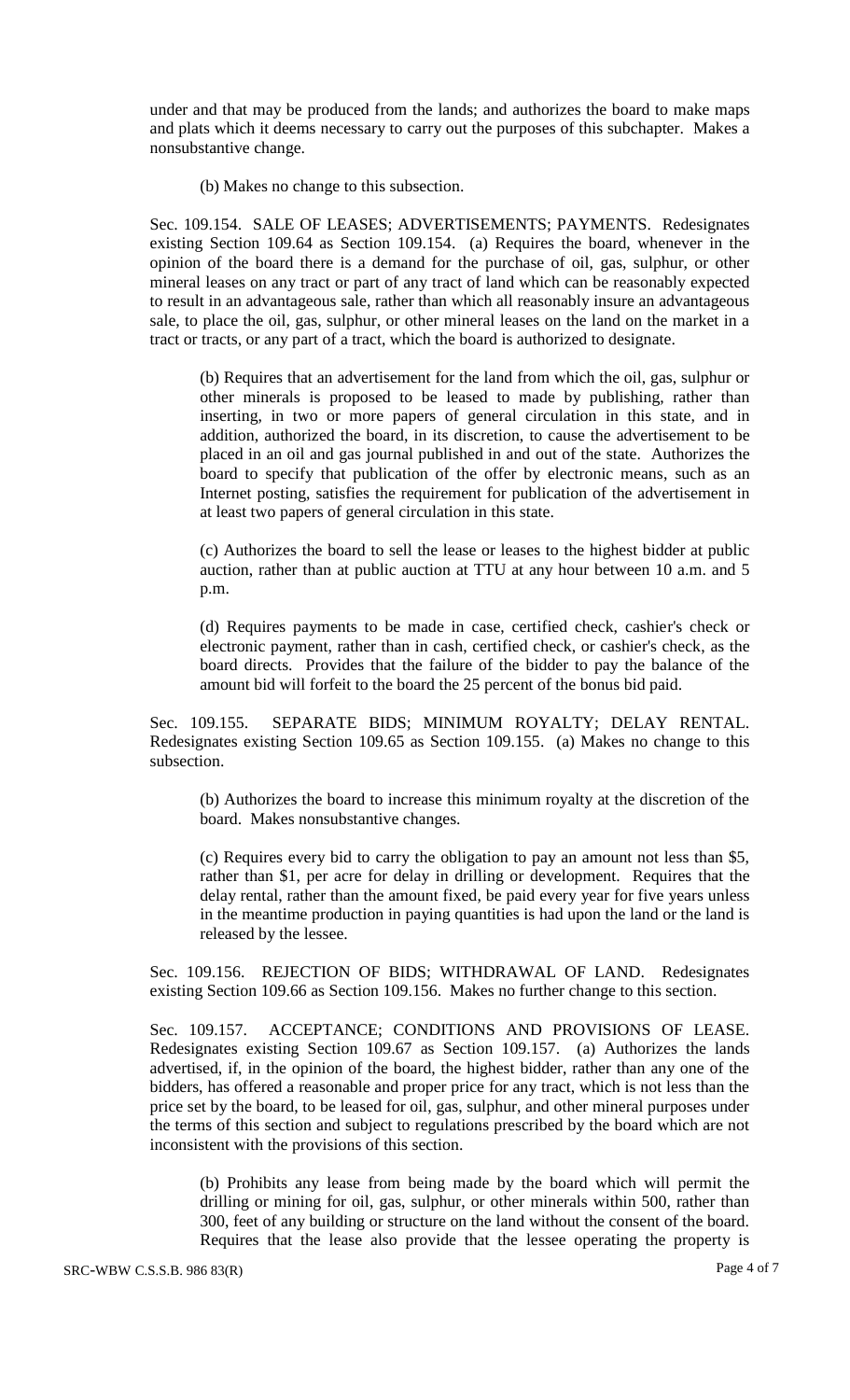required to drill and carry on its operations in such a way as not to interfere with uses of the property for TTU purposes, and requires that the leased property be subject to the use by the state for all TTU purposes. Deletes existing text requiring the lease to also provide that the lessee operating the property is required to drill and carry on his operations in such a way as not to cause the abandonment of the property for university purposes and requiring that the leased property be subject to the use by the state for all TTU purposes, and requiring the board to continue to operate TTU.

Sec. 109.158. New heading: ACCEPTANCE AND FILING OF BIDS; TERMINATION OF LEASE. Redesignates existing Section 109.68 as Section 109.158. (a) Makes no change to this subsection.

(b) Redesignates existing Subsection (c) as Subsection (b). Requires that the lease, if before the expiration of five years oil, gas, sulphur, or other minerals have not been produced in paying quantities, to terminate unless extended as provided in Sections 109.160, rather than 109.70, and 109.161, rather than 109.71, of this code. Deletes existing text in Subsection (b) authorizing the yearly payments, whenever the royalties shall amount to as much as the yearly payments fixed by the board, to be discontinued.

Sec. 109.159. AWARD AND FILING OF LEASE. Redesignates existing Section 109.69 as Section 109.159. Makes no further change to this section.

Sec. 109.160. EXPLORATORY TERM OF LEASE; EXTENSION; OTHER PROVISIONS. Redesignates existing Section 109.70 as Section 109.160. (a) Prohibits the exploratory term of a lease as determined by the board prior to the promulgation of the advertisement from exceeding five years, and requires that each lease provide that the lease will terminate at the expiration of its exploratory term unless by unanimous vote of the board the lease is extended for a period not to exceed three years, rather than is extended for a period of three years.

(b) Requires that the lease, if oil, gas, sulphur, or other minerals are being produced in paying quantities from the premises, to continue in force and effect as long as the oil, gas, sulphur, or other minerals are being so produced. Deletes existing text authorizing the lease to be extended if the board finds that there is a likelihood of oil, gas, sulphur, or other minerals being discovered by the lessees, and that the lessees have proceeded with diligence to protect the interest of the state.

(c) Makes no change to this subsection.

Sec. 109.161. EXTENSION OF LEASES. Redesignates existing Section 109.71 as Section 109.161. Authorizes the board, when in the discretion of the board it is deemed for the best interest of the state to extend a lease issued by the board, to by unanimous vote to extend the lease for a period not to exceed three years, on the condition that the lessee is required to continue to pay yearly rental as provided in the lease and is required to comply with any additional terms the board requires, rather than may see fit and proper to demand. Makes a nonsubstantive change.

Sec. 109.162. CONTROL OF DRILLING AND PRODUCTION. Redesignates existing Section 109.72 as Section 109.162. Requires that the drilling for and the production of oil, gas, and other minerals from the lands be governed and controlled by the Railroad Commission of Texas and other applicable regulatory bodies which govern and control other fields in this state.

Sec. 109.163. DRILLING OPERATIONS: SUSPENSION OF RENT; CONTINUANCE OF LEASE; DUTY TO PREVENT DRAINAGE. Redesignates existing Section 109.73 as Section 109.163. (a) Requires that no rentals, if during the term of a lease issued under the provisions of this subchapter the lessee is engaged in actual drilling operations for the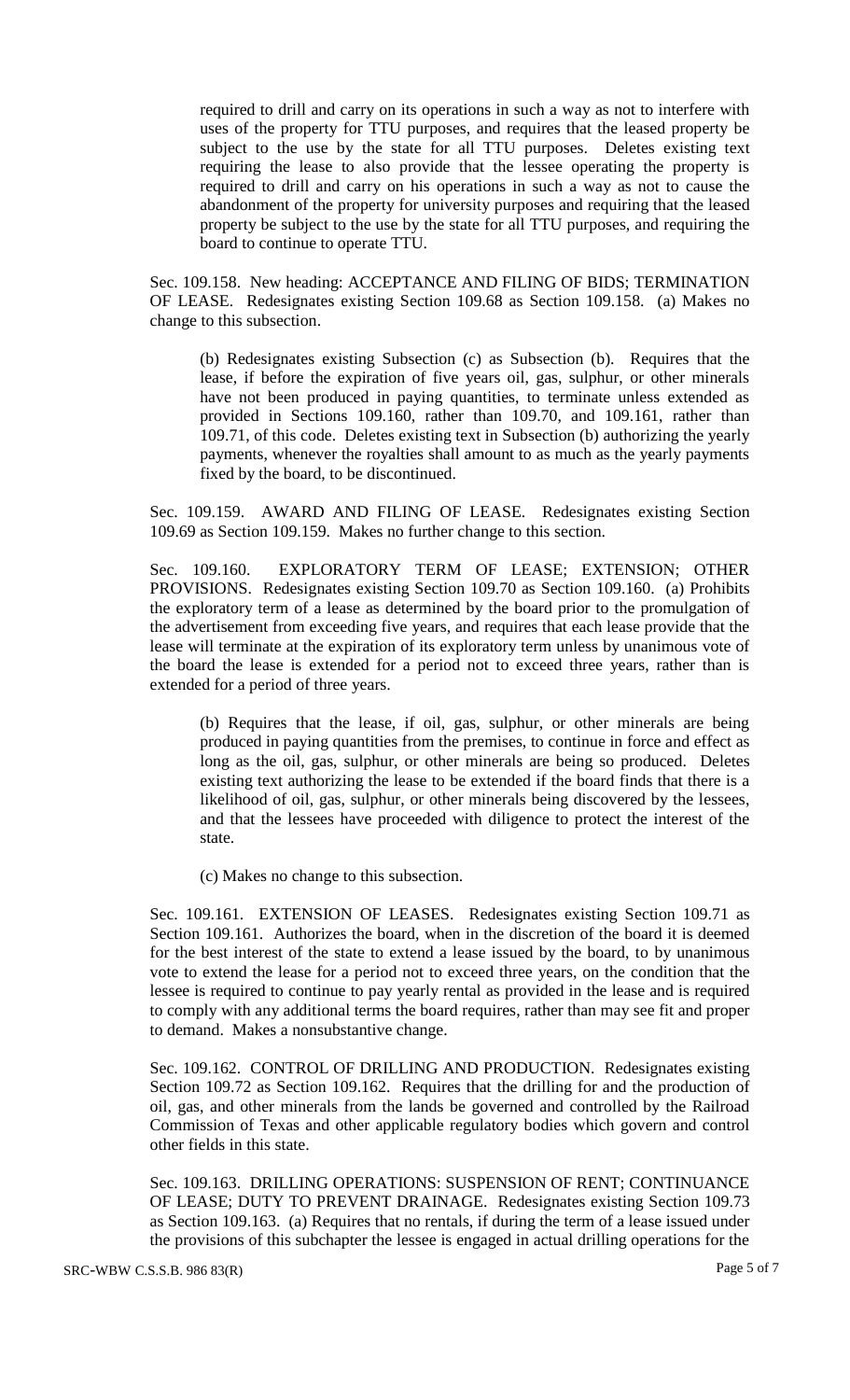discovery of oil, gas, sulphur, or other minerals, be payable as to the tract on which the operations are being conducted as long as the operations are proceeding in a good and workmanlike manner in a good faith attempt to produce oil, gas, sulphur or other minerals from the well, rather than as long as the operations are proceeding in good faith.

- (b) Makes no change to this subsection.
- (c) Makes a nonsubstantive change.

Sec. 109.164. TITLE TO RIGHTS PURCHASED; ASSIGNMENT; RELINQUISHMENT. Redesignates existing Section 109.74 as Section 109.164. (a) Changes references to owner to lessee.

- (b) Makes no change to this subdivision.
- (c) Makes a conforming change.

(d) Requires the board to authorize any required infrastructure, including the opening of roads deemed reasonably necessary in carrying out the purposes of this subchapter, rather than the laying of pipeline and telephone line and the opening of roads deemed reasonably necessary in carrying out the purposes of this subchapter.

Sec. 109.165. PAYMENT OF ROYALTIES; RECORDS; REPORT OF RECEIPTS. Redesignates existing Section 109.75 as 109.165. (a) Requires that the royalty as stipulated in the sale, if oil, gas, or other minerals are developed on any of the lands leased by the board, be paid to the General Land Office in Austin on or before the last day of each month for the preceding month during the life of the rights purchase. Requires that the royalty payments be set aside as specified in Section 109.151, rather than Section 109.61, and used as provided in that section.

(b) Changes a reference to owner to lessee.

(c) Requires the commissioner of the General Land Office to tender to the board on or before the 10th day of each month a report of all receipts that are collected from the lease or sale of oil, gas, sulphur, or other minerals and that are deposited in the special fund as provided by Section 109.151, rather than Section 109.61, during the preceding month.

Sec. 109.166. PROTECTION FROM DRAINAGE; FORFEITURE OF RIGHTS. Redesignates existing Section 109.76 as Section 109.166. (a) Changes references to owner to lessee.

(b) Makes a conforming change.

(c) Authorizes the sale and all rights acquired, on failure to protect the land from drainage as provided in this section, to be forfeited by the board in the manner provided in Section 109.167, rather than Section 109.77 of this code for forfeitures.

Sec. 109.167. FORFEITURE AND OTHER REMEDIES; LIENS. Redesignates existing Section 109.77 as Section 109.167. (a) Makes no change to this subsection.

(b)-(e) Changes references to owner to lessee.

(f) Requires the state to have a first lien on oil, gas, sulphur, or other minerals produced or that may by produced in the leased area, and on all rigs, tanks, vats, pipelines, telephone lines, and machinery and appliances used in the production and handling of oil, gas, sulphur, or other minerals produced, to secure the amount due from the lessee, rather than the owner of the lease.